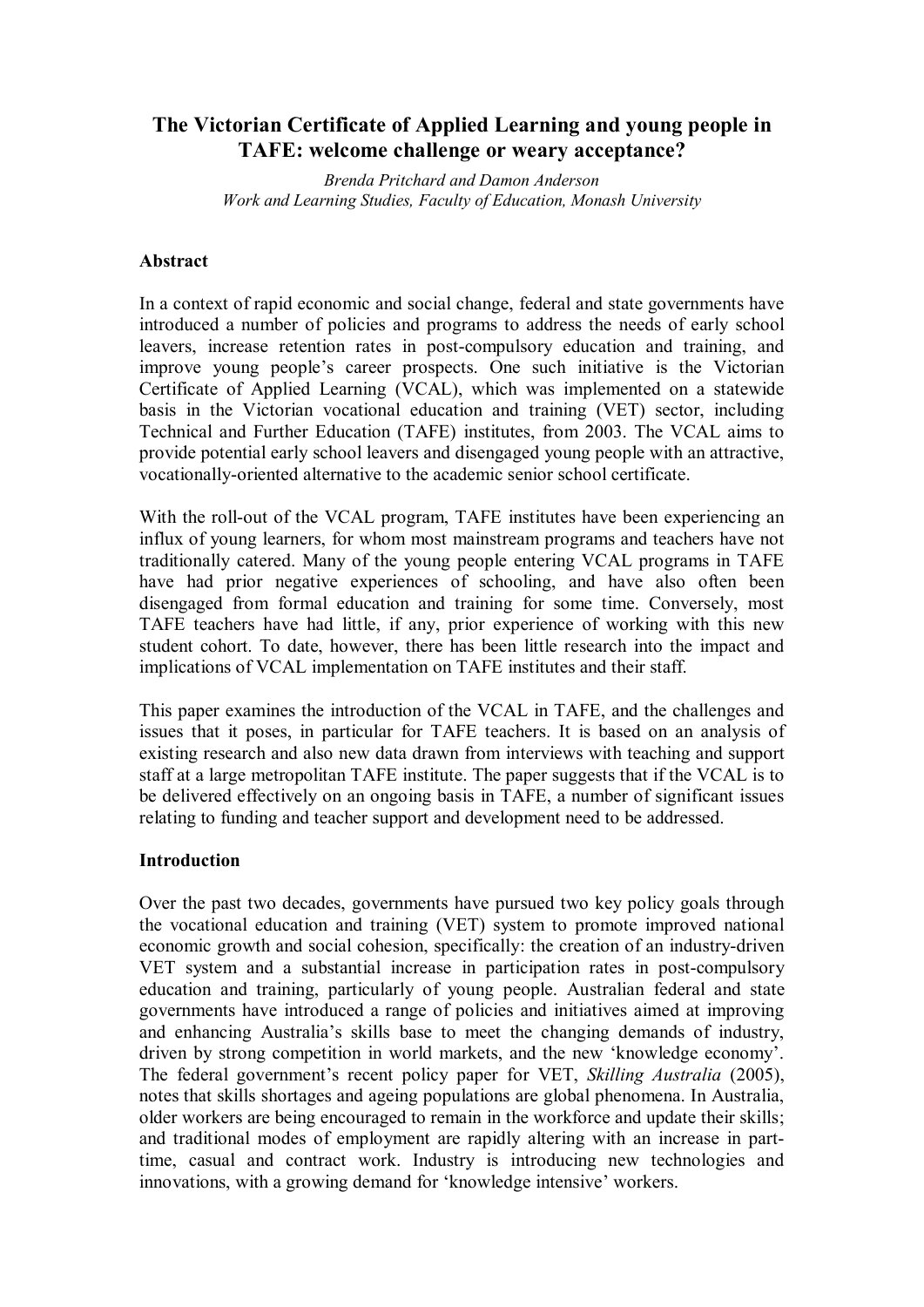The VET system, in particular the Technical and Further Education (TAFE) sector, is being called upon to help meet government educational priorities by responding more directly to industry's skill needs. This means that TAFE institutes must be able to provide a more highly skilled and capable teaching workforce. Now, more than ever before, TAFE institutes are under pressure to keep abreast of rapid change in the nature of work and workers in the new knowledge economy.

Since the late 1980s, federal and state governments have also adopted targets and implemented a range of program initiatives to increase the participation of young people in post-compulsory education and training. The collapse of traditional career paths for young people during the 1970s, particularly apprenticeships, growing youth unemployment, and the social problems associated with early school leaving have been a source of major concern to government and the Australian community. Significant attention has been devoted to the development of new pathways and programs that provide an alternative to traditional academic schooling for young people considered to be 'at risk' of early school leaving. As a major avenue for 'second chance' education and non-academic learning, TAFE has been given a prominent role in programs catering for early school leavers (McKenzie 2002).

Due to such initiatives, TAFE Directors Australia (2004a) notes that there has been a marked increase in young people aged 15-19 years entering TAFE over the past decade. Many of these students are early school leavers who have not completed their senior secondary schooling. This is echoed in the Dusseldorp Skills Forum report, *How Young People are Faring* (2004, p.13), which found that 'as many as 40% of those who left secondary school in 2002 after completing Year 10 were enrolled in study in May 2003, mostly at TAFE institutes. Similarly for Year 11 completers 38% continued in education, again mostly in TAFE'.

In Victoria, significant work has been undertaken to meet the targets set in the Ministerial Statement, *Knowledge and Skills for the Innovation Economy* (2002)*,* which focus on improving secondary school students' retention and completion rates. One of the measures that the Victorian government introduced in 2002 to enhance secondary school students' study and career options was the Victorian Certificate of Applied Learning (VCAL), which was implemented in TAFE institutes in 2003.

In consequence, TAFE teachers need to understand new employment patterns, new technologies, and the different needs of older and younger learners. They are also required to update their own industry knowledge and skills currency, and to introduce and continuously improve innovative and flexible delivery methods for a range of settings: workplaces, simulated workplaces or classrooms. Relatively few existing teachers in TAFE, however, have had prior training or experience in dealing with younger students who have been disengaged from formal learning, often for some considerable time, and whose prior experiences of schooling were often negative.

Among the few exceptions are teachers involved in TAFE Access programs, which are a good entry point for students who wish to commence study at Certificate I level, and progress to the Certificate of General Adult Education (CGEA), which leads to further options in either the Victorian Certificate of Education (VCE) or Certificate III level studies. Historically, these programs have been utilised by women returning to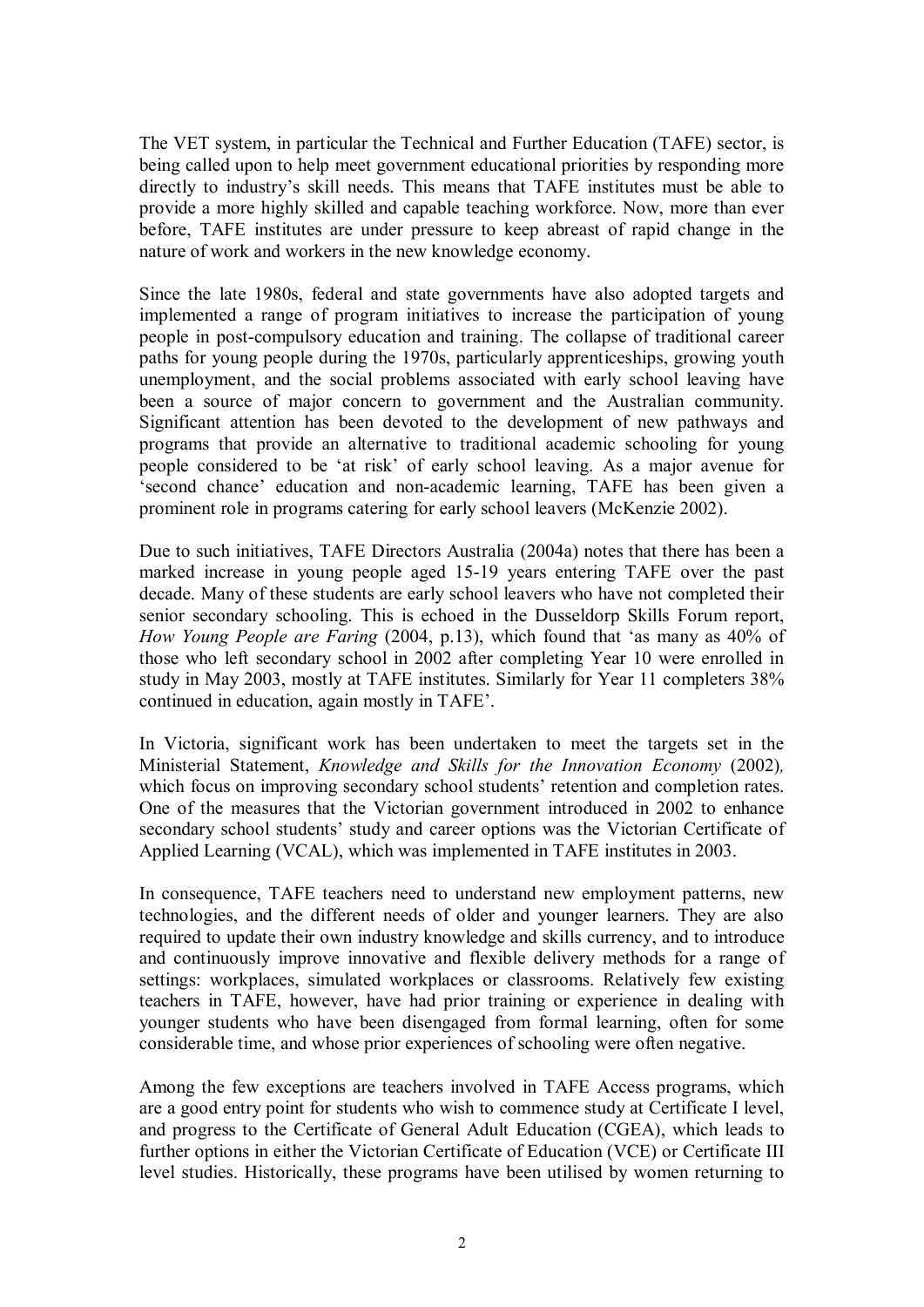the workforce, people from non-English speaking backgrounds, and people who did not complete their senior secondary schooling. The other minor exception are teachers who taught in the TAFE Vocational and Tertiary Orientation Programs (VOP/TOP) in the early 1980s – alternative Year 11 and 12 programs, which were dismantled in the mid-1980s when responsibility for delivering all senior secondary education to young people was transferred to secondary schools following the Blackburn Report (1985).

Despite the high priority attached to addressing the needs of young people through the VCAL in TAFE, almost no research has been undertaken to investigate the challenges facing TAFE teachers involved in its implementation. To begin addressing this gap, this paper examines the introduction of the VCAL in TAFE, its impact on teachers' work, their teaching methods, skills and knowledge currency, and their responsiveness to the needs of young learners. To capture a typical TAFE teacher experience of the VCAL, interviews were conducted in late 2005 with program coordinators/teachers and a youth worker involved in VCAL implementation at Outer Metropolitan Institute of TAFE (OMIT) in Victoria. The findings are set against the background of other research on TAFE teachers and young learners, including the Victorian Qualification Authority's (VQA, 2005) VCAL Participation Report, *Pathways for a Better Future*.

## **TAFE, young learners, and VCAL in context**

As reflected in its *National Youth Strategy*, TAFE Directors Australia (TDA) supports federal and state government attempts to increase access and vocational pathways in TAFE for young people:

TAFE is a key pathway for young Australians and it has the experience and expertise to respond in a supportive way to the range of youth needs and to lift skill levels. TAFE can provide an alternative education path for those not suited to traditional school environments. (2004b, p.2)

The Strategy calls on the federal government to strengthen TAFE funding, which would enable TAFE to provide an effective second chance strategy for early school leavers disengaged from secondary school. The TDA claims that the federal government's failure to provide sufficient growth funding is severely hampering TAFE's capacity to cater for the increasing demand of this cohort.

TAFE institutes each serve a diverse community with different educational and support needs. In Victoria, most metropolitan TAFE institutes have a student population in excess of 30-35,000. Typically, the majority of students enrolled in a metropolitan TAFE fall into the 30-39 year age bracket, with younger students aged 20-24 being in the minority. In the case of OMIT, the 15-19 year age cohort accounts for 20% of the total student body, as reflected in Table 1:

| Table 1: Student enrolments by age group, Outer Metropolitan Institute of TAFE, 2005 |
|--------------------------------------------------------------------------------------|
|                                                                                      |

| Age group     | <b>Number of enrolments</b> | % of total enrolments |
|---------------|-----------------------------|-----------------------|
| $15-19$ years | 7,285                       | 20.3                  |
| 20-24 years   | 6,260                       | 17.4                  |
| 30-39 years   | 7,500                       | 21.0                  |
| Other         | 14.913                      | 41.3                  |
| Total         | 35.958                      | 100.0                 |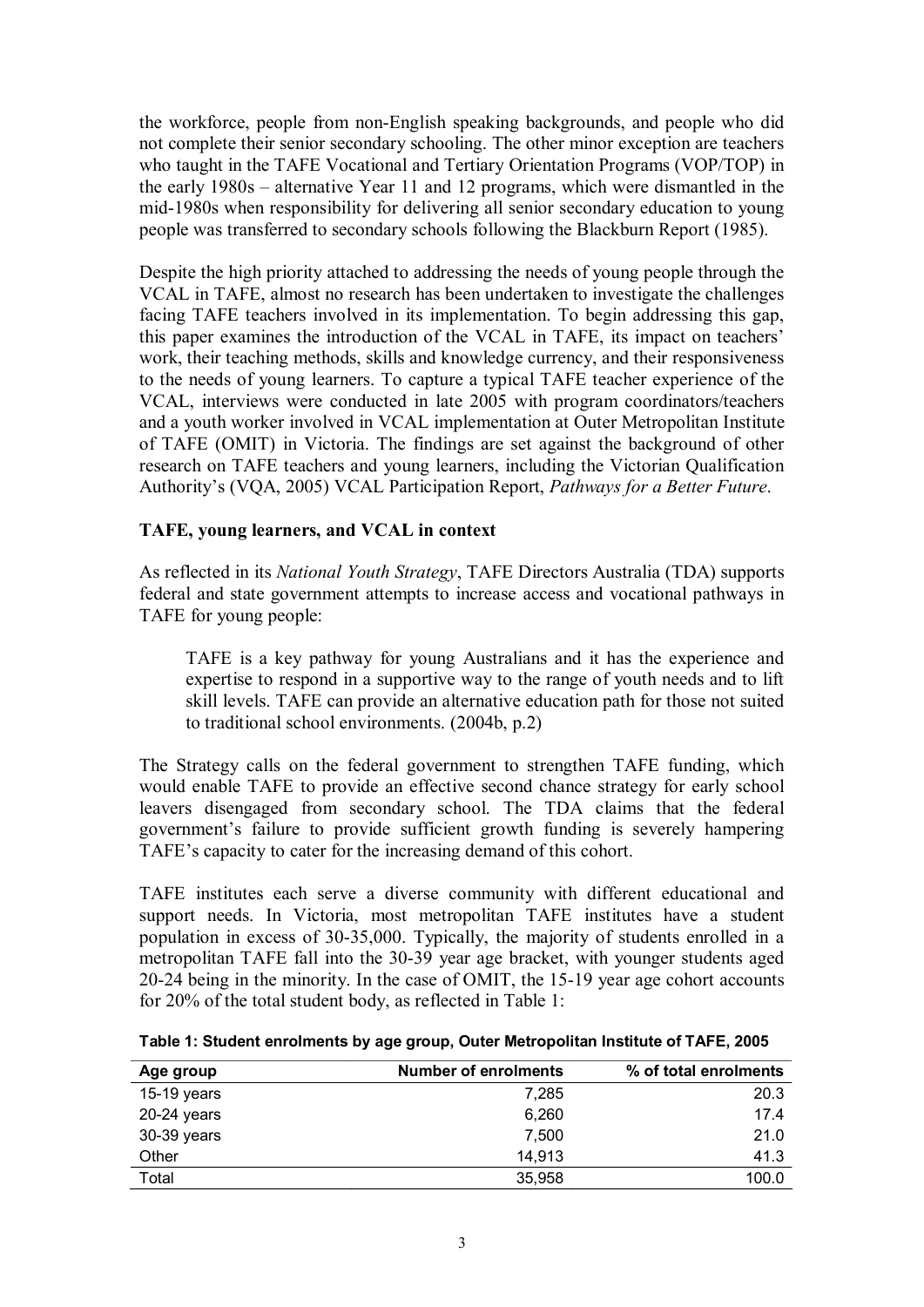Each TAFE institute has also developed its own unique culture and approach to teaching based on the diversity of learners in their respective geographical regions. OMIT therefore, has tailored its teaching methodologies mainly to suit the needs of mature-aged learners. In proposing its *National Youth Strategy*, TAFE Directors Australia is highlighting this diversity and, rather than objecting to the added influx of younger learners, is alerting the government to the distinctive needs of the cohort, and the additional costs that are incurred in meeting these needs.

## *Young learners*

Research has found that 'one in four young people leaves school without completing his or her senior secondary certificate' (Teese 2004, p.184). According to Teese, the two major motives for early school leaving are student demand for work and a lack of interest in schoolwork. Within three years of leaving school early, between two-thirds and three quarters of these young people have some contact with VET, which is positive in terms of employment and other social benefits. Overall, Teese concludes that VET plays a major role in ensuring continued learning among young people.

Teese found that early school leavers felt that their experiences at school needed to be more socially supportive and geared to encourage a feeling of attachment. Also, a good rapport with teachers is often required to enable students to cope with the increasingly specialised, theoretical, individualistic and competitive nature of school work in the senior years. Notably, Teese found that good students, not just low achievers, drop out of school, while other low achievers stay on at school.

Generally, the TAFE experience has found that 1519 year old students' learning and support needs are different from those of older learners, particularly if they have not completed their senior secondary schooling, or re-entered education after an extended absence. This observation is confirmed by Long in *Setting the Pace* (Long 2005), a report prepared recently for the Dusseldorp Skills Forum on aspects of education, training and youth transitions in Australia. Long found that:

Literacy and numeracy is a central foundation on which successful learning and long term economic participation is built, but Victorian students at age 15 perform less well in achievement tests in mathematics and science and reading, relative to students in comparable states. (p.1)

TAFE offers courses from Certificate I through to Advanced Diploma. However, most students enter at Certificate III level after completing their Year 12 senior secondary school certificate. TAFE in general has a mix of students in terms of age, gender, and ethnicity, and in OMIT's case there are major variations in socio-economic background. Due to this diversity, TAFE institutes have introduced student support workers and facilities to cater for the discrete needs of younger and older learners.

## *The Victorian Certificate of Applied Learning (VCAL)*

As previously stated, the VCAL is a new qualification developed to provide additional pathways for Year 11 and 12 students who are interested in pursuing vocationallyoriented study options or moving straight into employment. As a senior secondary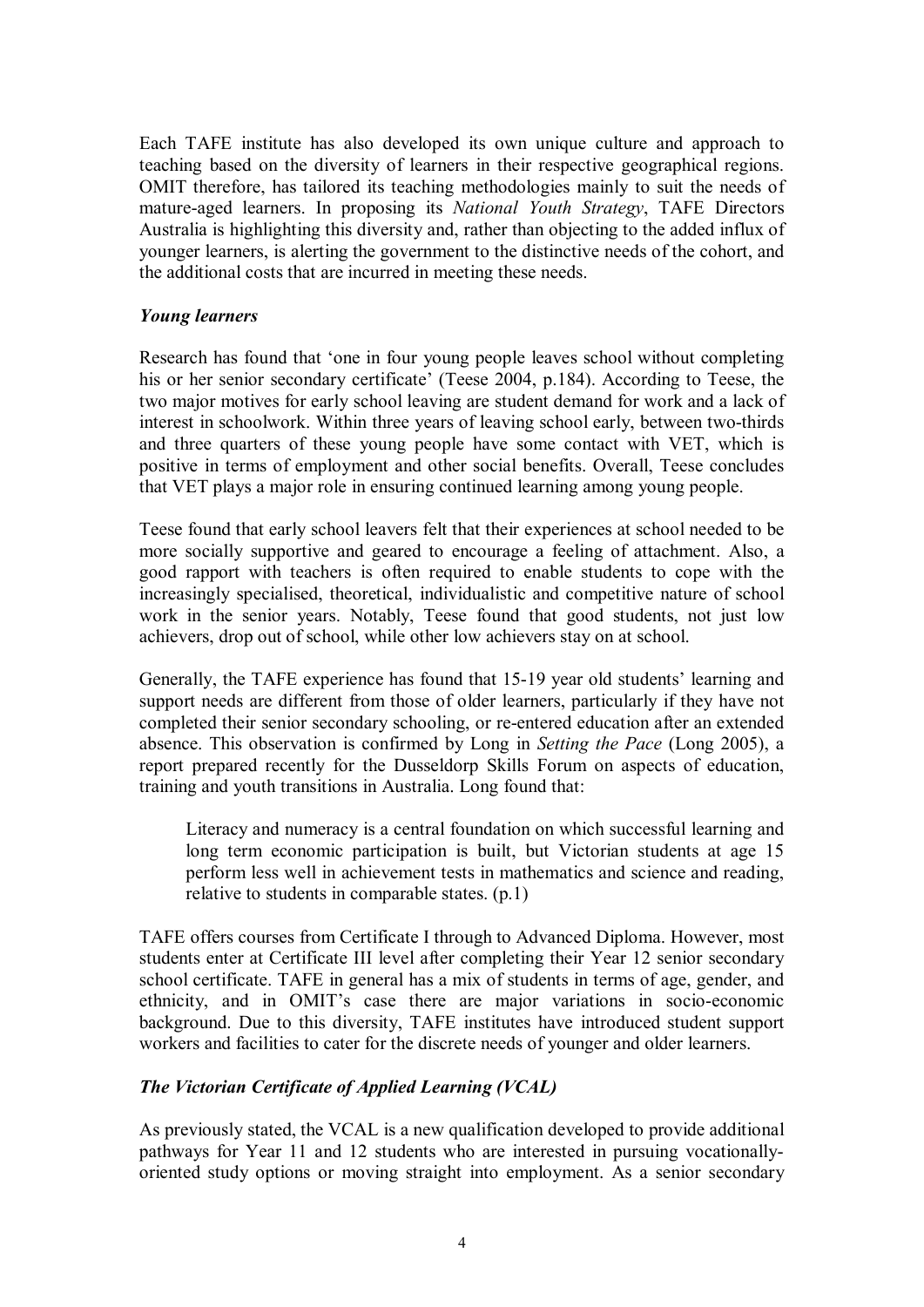alternative to the academic Victorian Certificate of Education (VCE), the VCAL program provides a practical, 'hands-on' approach to learning and a clear vocational pathway. The VCAL is delivered at three levels – Foundation, Intermediate and Senior – and students enter the VCAL at the level that matches their needs and abilities. The curriculum combines work experience with the development of literacy, numeracy and work-related skills and personal development. The VCAL provides post-course pathways to apprenticeships/traineeships, further education and employment. Piloted in 22 schools in 2002, the VCAL was rolled out state-wide in 2003 in over 200 providers, including government, Catholic, independent schools, Adult and Community Education centres, and TAFE institutes.

The VCAL differs from Access programs in TAFE in that the latter generally have a mix of older and younger students, although some programs are targeted to younger students. The VCAL usually comprises 15-19 years olds who have recently left school or are returning to study after leaving school early. The VCAL also differs from Access programs in providing an industry-specific skills stream of study, which allows students to apply their learning in a practical, hands-on manner in a range of vocational areas.

The VCAL Participation Project Report (VQA 2005, p.1) finds that the VCAL has provided diverse pathways for students, improved school retention rates and is especially valuable for non-metropolitan students. The report found that, since its introduction in schools in 2002 and roll out in 2003, the VCAL program was responsible for the following successful outcomes:

- · total VCAL enrolments increasing across the state, with the proportions of Intermediate and Senior levels rising, indicating progression and retention;
- · most 2004 VCAL students were participating in either education or training or work in 2005;
- 31% of VCAL students would have left school had they not been engaged in VCAL; and
- VCAL is especially important for non-metropolitan students, who accounted for 42% of all VCAL students in 2004.

#### **The VCAL atOuter Metropolitan Institute of TAFE**

Outer Metropolitan Institute of TAFE is a large metropolitan TAFE provider, which covers an extensive catchment consisting of six Local Government Areas. OMIT caters for approximately 36,000 students annually, the majority of whom are mature aged (30-39 years). However for many years, OMIT has provided a full range of trades courses to apprentices and trainees, the majority of whom are younger students aged 1724 years. The introduction of VCAL at OMIT in 2003 caused some disquiet among teaching staff in the trades areas, as it was planned to offer the VCAL in the Automotive, Building and Construction, Hairdressing, Horticulture and Hospitality faculties. OMIT provides the VCAL at the Intermediate level, with the Industry Specific Skills Stream (Trades) taught from units from Certificate level II and the literacy and numeracy aimed ideally at students already functioning at year 10 level. When teachers learned that the VCAL was to be pitched at the Intermediate level (equivalent to Year 11), they had doubts about the ability of VCAL students to 'cope' with TAFE curricula, due to their low prior educational attainment.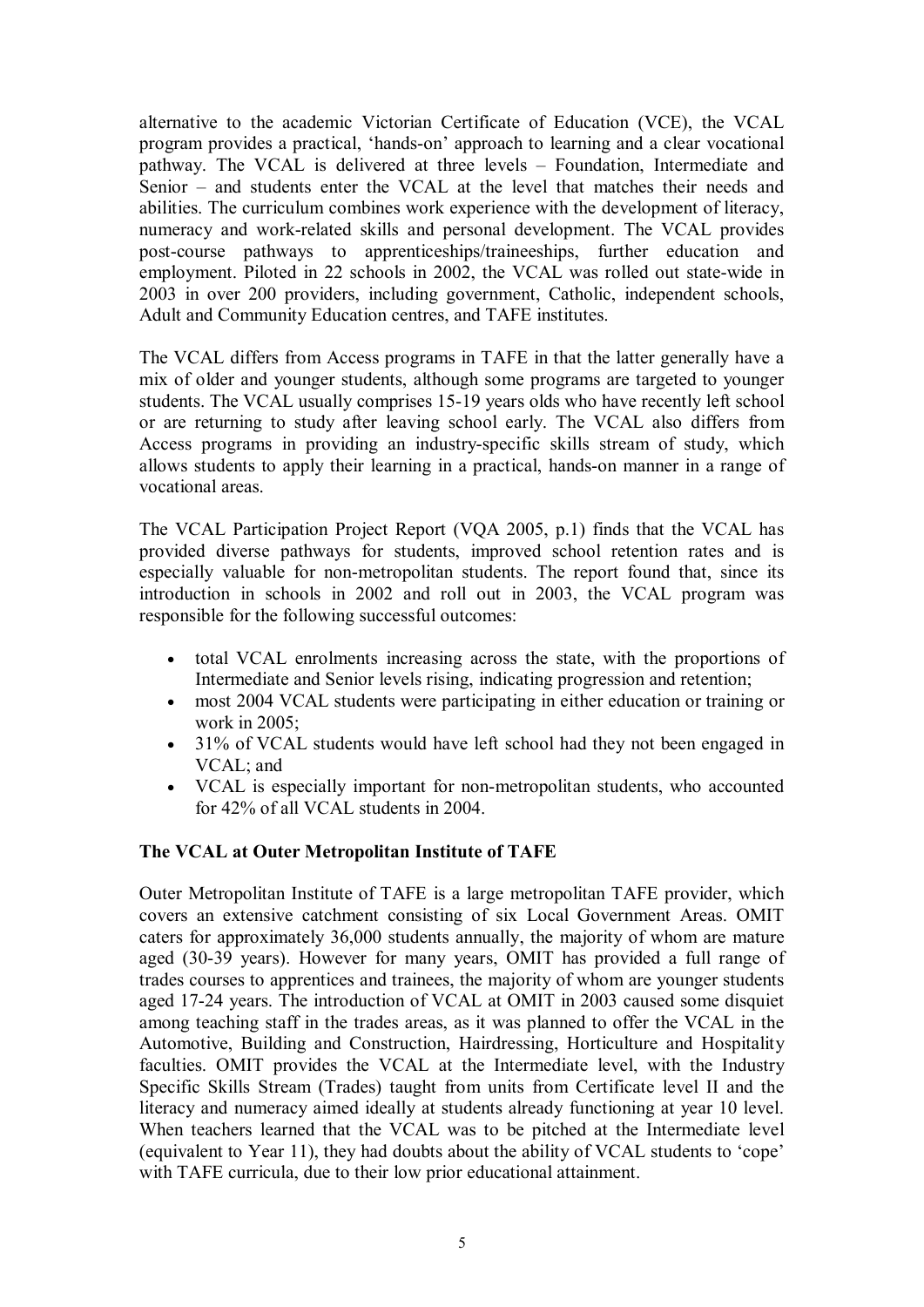To better understand the VCAL experience at OMIT, and the challenges it poses for TAFE teachers, interviews were conducted with a Trades Program Coordinator (PC)/teacher, an Access PC/teacher, and a Youth Pathways Program (YPP) Worker. All three had been directly involved in the VCAL program at OMIT from its inception in 2003 through to late 2005, when this research was undertaken. The two PC/teachers were happy to talk about their experiences, and were forthcoming with their views. The YPP worker was very enthusiastic about the VCAL program and her work therein. The role of the YPP worker is to assist young learners with the preparation of a training plan that identifies the training and support to be provided; and regularly review the training and support to ensure young learners achieve successful outcomes in terms of access to further training or gainful employment. According to her data, the OMIT VCAL program had achieved the following outcomes, which are comparable with other state-wide VCAL student outcomes:

| Post-course outcome          | First intake (2003) | Second intake (2004) |
|------------------------------|---------------------|----------------------|
| Part-time and full-time work | 60                  | 55                   |
| Further study                | 10                  |                      |
| Apprenticeship               | 20                  | 30                   |
| <b>Unknown</b>               | 10                  |                      |
| Total                        | 100                 | 100                  |

| Table 2: OMIT VCAL student outcomes (%) |  |
|-----------------------------------------|--|
|-----------------------------------------|--|

The YPP worker indicated that the main reason that VCAL students choose to study at TAFE is that they feel they are treated like adults by teachers and other students. The main reasons they succeed at TAFE are that: they feel more supported at TAFE than school; and TAFE provides them with skills and knowledge relevant to work.

| <b>Destinations</b> | <b>Number of students</b> | % of total students |
|---------------------|---------------------------|---------------------|
| University          | 14                        | 1.3                 |
| <b>TAFE/VET</b>     | 246                       | 22.9                |
| Apprentice/trainee  | 432                       | 40.3                |
| Working             | 241                       | 22.5                |
| Unemployed          | 134                       | 12.5                |
| Deferred            | 6                         | 0.6                 |
| Total               | 1073                      | 100                 |

**Table 3: VCAL student outcomes, Victoria 2005**

Source: VQA (2005) *Pathways to a Better Future*.

The VOA *On-Track* 2005 survey collected information from year 12 VCAL students who had completed a VCAL Intermediate or Senior certificate in 2004. 89% of the students agreed that the VCAL program had been an important factor in their decision to stay at school. Table 3 shows that in 2005, 40% gained an apprenticeship/traineeship, 24% were in further study, and 23% were working.

### *Teacher reactions to the VCAL*

The YPP worker views the VCAL as an opportunity to change teachers' perceptions of the youth cohort, and to support her work at the institute by raising awareness of young students as an entity in their own right. She felt that this recognition of young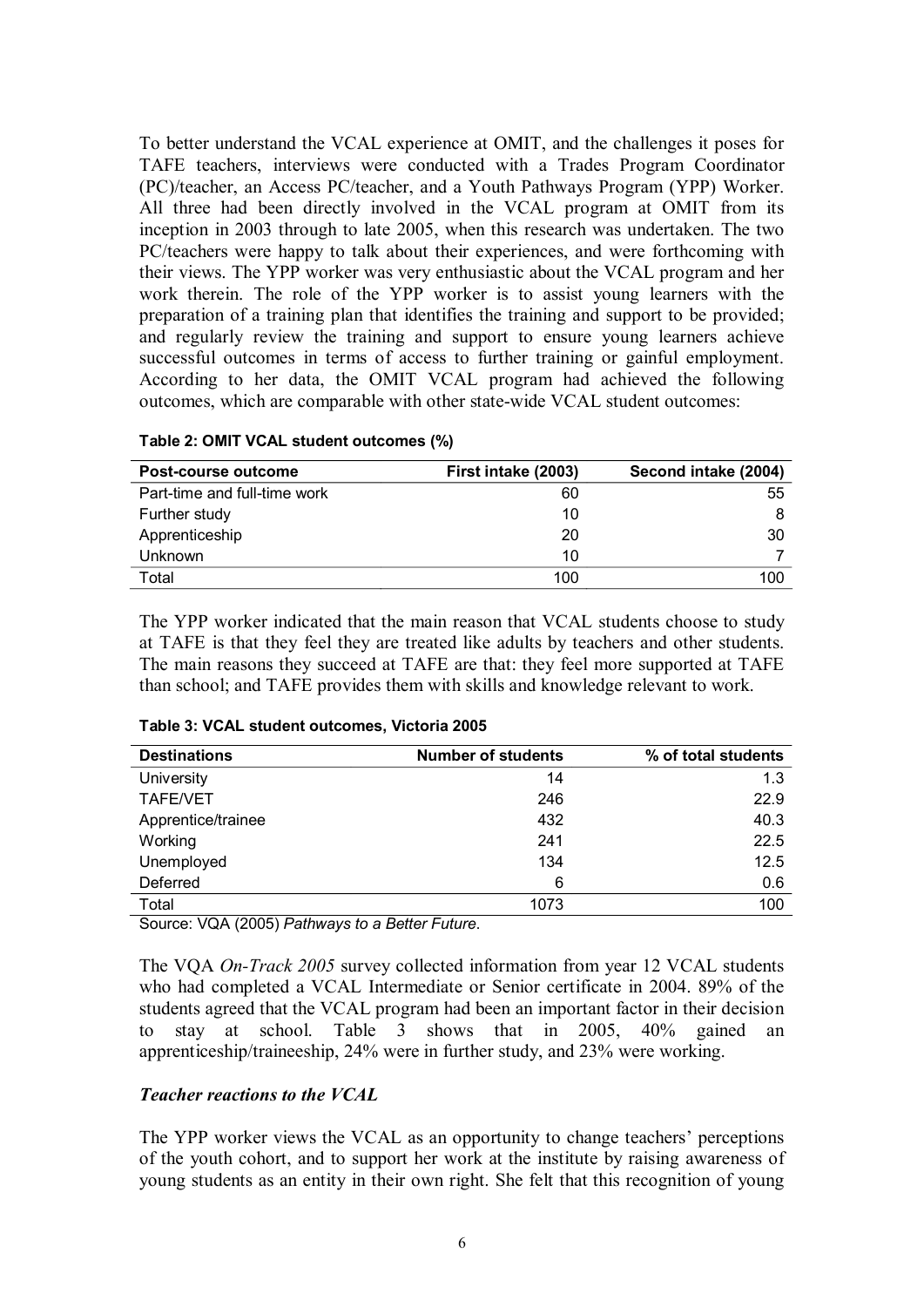people might raise teachers' understanding of, and tolerance for, the range of complex issues and choices that young people confront in adolescence. The YPP worker said that problems of 'culture' associated with the teaching staff were still evident. Many teachers continued to be resistant towards the presence of 'youth at risk', and 'labelled' the VCAL as a program for 'school drop-outs'.

The reactions of trade teachers to the influx of young VCAL students were, however, to some extent coloured by their 'change fatigue', which began in the mid-1980s with the Blackburn Report (1985). According to the Trades PC/teacher, the VCAL:

… is another change by government, which is just recycling. This certificate has been done before, remember the TOP? ... We are all just changed out! What are they going to ask us to do next? ... I don't agree that TAFE is the place for early school leavers. We have spent the last 10 to 20 years improving and building on our status and purpose as an adult learning facility. We were once told that we couldn't teach VCE, only to adults. Now it's to the young kids. Why? Can't the schools do their job and teach them the basics? We have to re-teach them before we can teach own training packages.

In contrast, the Access PC/teacher had seen the writing on the wall, and recognised the need for a TAFE pathway for VCAL students:

This has been coming for some time. Access programs have been accepting young people into CGEA and pre-apprenticeships programs for years, and being successful with it too. … TAFE is a better place for some of these kids. They weren't supported at school, sometimes they are quite bright, but school doesn't give them enough support. Its too much one size fits all, too generalist for many of these young people.

During the interview with the Trades PC/teacher, it became apparent that trades teachers' attitudes towards 'youth at risk' were indicative of an initial lack of understanding of, and preparedness for, the target group. VCAL students were 'totally unlike apprentices', and presented trades teachers with a range of issues with which they were generally unaccustomed and ill-equipped to deal with, including high absenteeism and disruptive classroom behaviour. However, by the end of the second year of implementation, it appeared that the VCAL experience had increased trades teachers' understanding of the special needs and circumstances of this young student cohort. The Trades PC/teacher, for instance, recognised that many of the VCAL students had been disengaged from learning for some time, possessed low literacy and numeracy skills, 'detested' the classroom environment, preferred to be treated as adults, and in some cases were dealing with obviously difficult financial and personal issues – including drug abuse, homelessness, and family problems.

With experience, trade teachers had also developed an awareness of how to respond effectively to such needs and motivate the VCAL students:

You need to hit the ground running with this lot. They have a short attention span, so the learning has to mean something to them and it needs to be fun... We had more success with the second vears as we got smarter and ensured a pre-enrolment session and assessment.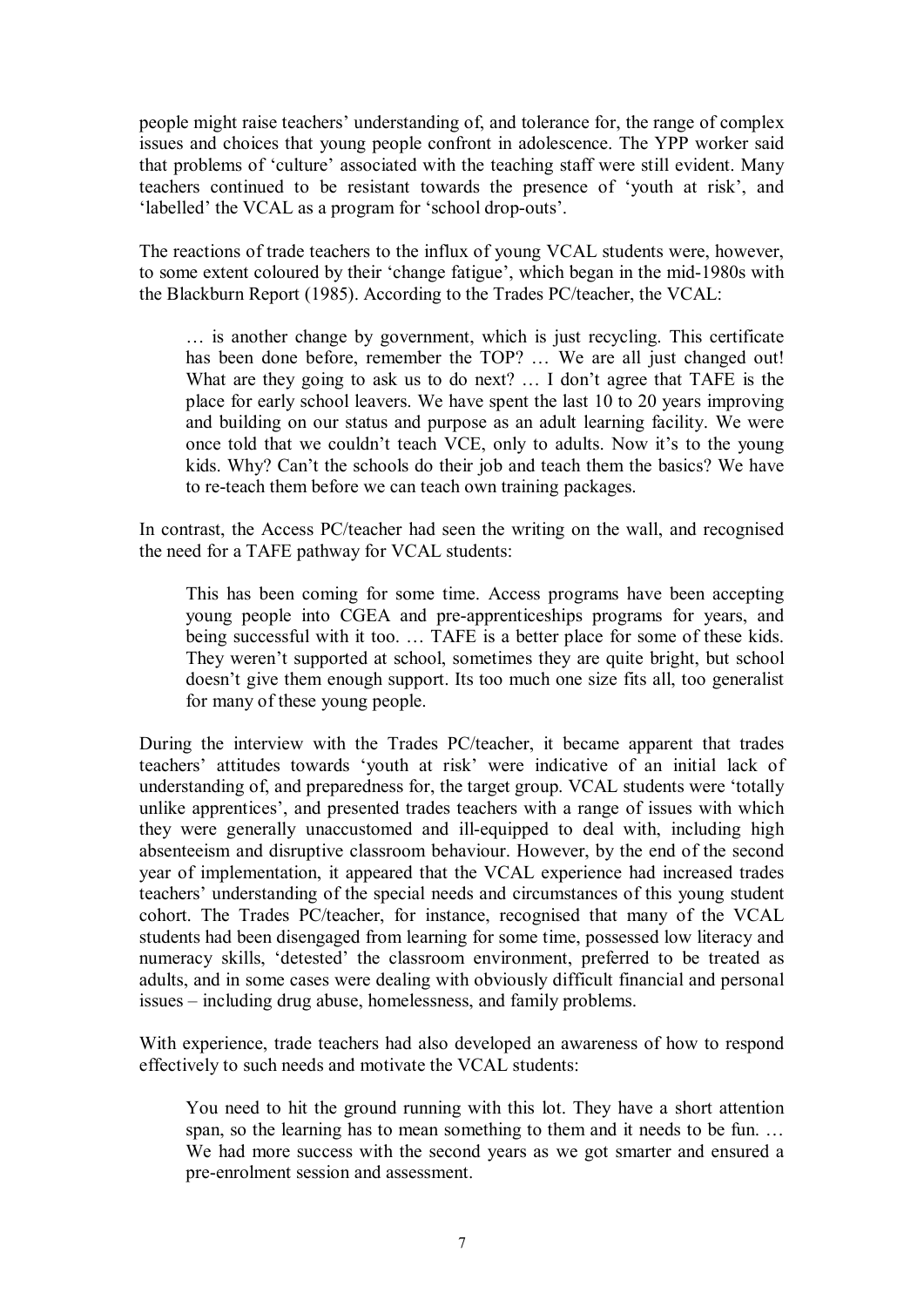Nonetheless, the Trades PC/teacher readily acknowledged that the successful outcomes achieved at OMIT were due in no small part to the dedication of the Access teachers and the considerable effort and support of the YPP worker:

There is no doubt that the VCAL kids need support. We have been able to get them helped by the YPP Worker and she has been very good with them.

The Access PC/teacher was more familiar with the youth target group and the VCAL, probably due to the fact that TAFE Access programs have been undertaken by young people for many years. Access teachers were 'constantly battling with the trades areas over attendance and completion', and the YPP worker had also struggled 'in getting them to be more flexible and understanding of the VCAL group.'

#### *Teacher workloads and resources*

Although 'the VQA has been helpful', the lack of additional staff and resources for VCAL implementation was a major issue for both PC/teachers:

I can understand that OMIT had to offer the VCAL, but it's been 'get on with the job' with no more resources or staff.

Both PCs complained at length about the increased workload that the 'resource hungry' VCAL had created for them, over and above their normal teaching loads, due to: the additional VCAL administrative work, attendance at VCAL network meetings (e.g. with local school teachers), counselling staff and students, 'putting out fires', and the time and difficulties involved in coaching and supervising other teachers, and organising appropriate work placements for the students.

The Trades PC/teacher was particularly concerned about a perceived lack of attention to the issue of skilled staff replacements:

… we need younger teachers in the trades areas (as) teachers' skills transfer is a big issue in the trades areas. We are all well into our 50s. We must bring in some younger teachers, especially now that we have more and more young students. … I'm getting too old to train this youth profile, as they are very draining on your time.

Moreover, he was finding it very difficult to attract sessional teachers with up-to-date industrial skills, relevant resources, and an interest in teaching young people: The Trades PC/teacher complained that 'I'm constantly looking for good sessionals that aren't burnt out, and that understand the learning needs of this group.'

Both PC/teachers admitted that they had learned about the VCAL 'as they taught it'. Very little new curriculum developed for the VCAL program in the first year. The PCs commented that there had been no time to do this, even though they had been funded to do so, as they had been delivering the programs themselves, and there were no extra staff to assist, due to skilled teacher shortages. However, this situation improved in the second and third years, with the funding being allocated to ensure that new curriculum was developed.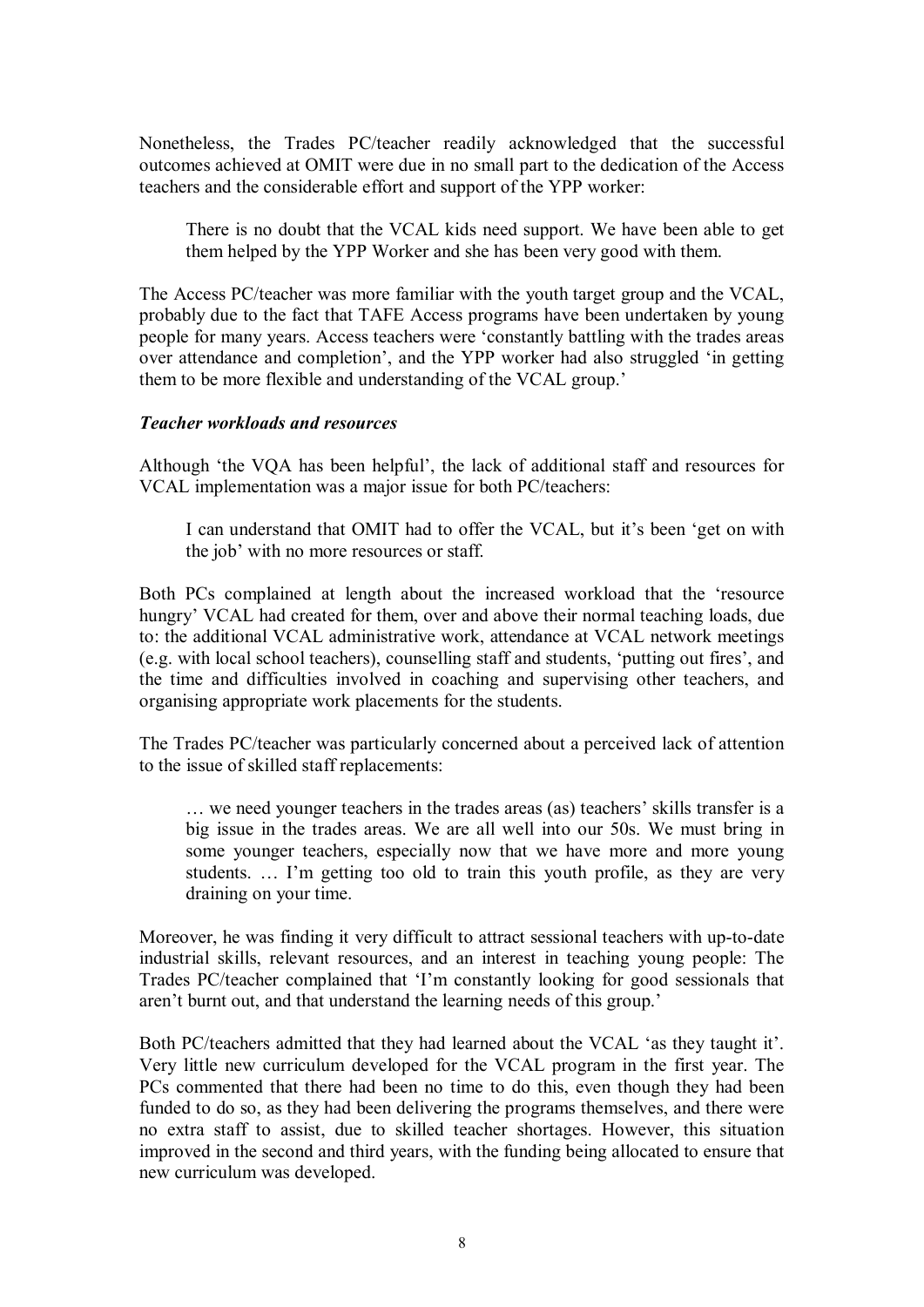#### *Changes to teachers' roles*

Both PC/teachers recognised that they needed to keep up with changes in the workplace. Both stated that the task of finding work placements for the VCAL students had pushed them out into industry and into other teacher networks. In their opinion, this had had the dual effect of providing them with access to current 'industry knowledge' and contacts, and opportunities for sharing professional experiences:

It's made me rethink my approach. I have discussed this with other teachers, and we all know that we should be updating and visiting industry, but it's just too difficult with increased teacher loads, working at nights, and shortages of good quality sessional staff. … Changes for me are mainly in having to make adjustments to my teaching delivery and re-engage with industry so that I can get these kids into work placements. (Trades PC/teacher)

I have been forced out of my comfort zone, and had to inter-relate with the trades areas and secondary school teachers in the network meetings – this has been a great experience for me. … My skills currency has increased as has my knowledge of technology, which I have to use more often as Program Coordinator. … I have also learned more about industry due to gaining practical placements for the VCAL kids. (Access PC/teacher)

When questioned on the issue of professional development, both PCs were sceptical, reasoning that they were stretched for time as it was, and that their coordination and administration workload was often completed after hours, as well as having to attend meetings. Therefore, there was little or no time for professional development.

#### **Discussion**

Much of this account is reflected in the Australian Education Union survey of TAFE teachers, *TAFE teachers: facing the challenge*, conducted in 2000 by Michaela Kronemann. Her research showed that teachers saw funding cuts, staff reductions, increases in workload, and new delivery modes as the major issues affecting their work. Additionally, Kronemann found that teachers ranked preparation, administration, correction/assessments, and special responsibilities like coordination and attending meetings, as the most dominant factors in their increasing workload.

These issues do not seem to have been taken into account by government in the process of developing its policies to cater for young learners' needs. The Victorian Learning and Employment Skills Commission (VLESC 2003) Consultation Paper, *Towards a Post-compulsory Framework For Education and Training: Young People 1524*, describes teachers' work as providing support to young learners though the use of active teaching and learning strategies. A focus on thinking skills and learning to learn, rather than what to learn, is considered to be of utmost importance if young learners who have been 'turned off' education are to be re-engaged. The development of curriculum content, and new assessment regimes that cater for individual learning plans, are also recommended. However, as suggested by the preceding research findings, such priorities and expectations are far removed from the reality of what is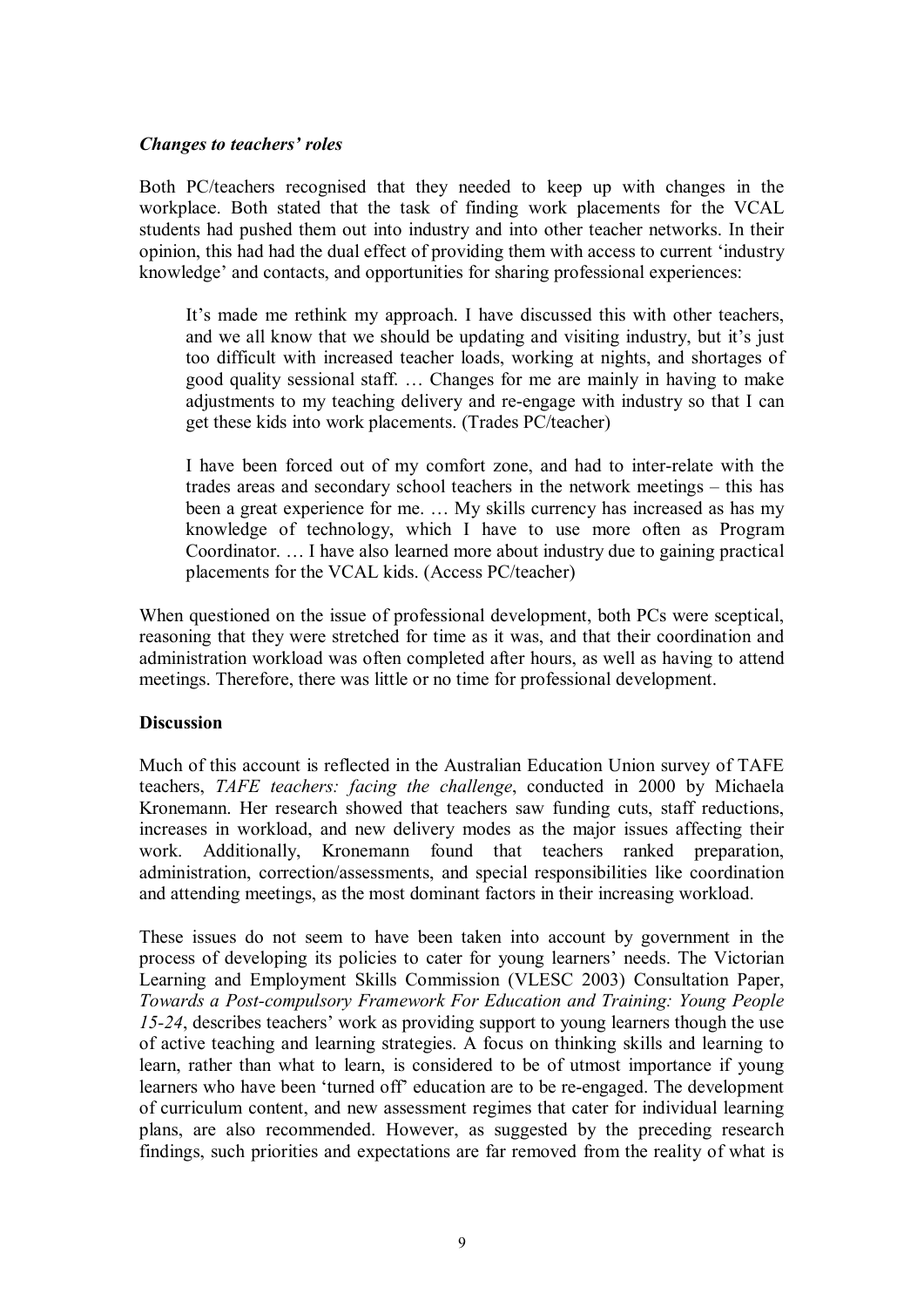actually happening in TAFE institutes, which have experienced funding and staffing cuts, under-resourcing, increasing workloads, and as a result low staff morale.

Another challenge for TAFE institutes is the problem of replenishing the skills base of an ageing TAFE teacher workforce. A key message of the report, *Sustaining the skill base of Technical and Further Education Institutes: TAFE managers' perspectives* (Clayton et al 2005), is that TAFE institutes:

… have an ageing teacher workforce, whose impending departure endangers the institutes' skill base. This is at a time when workplace change demands (from TAFE and the broader vocational education and training sector) a more highly skilled teaching workforce than ever before. TAFE institutes greatly depend on the vocational competency of their teachers – their technical competency and currency, comprehensive industry know-how, networks and high level teaching skills – to maintain and build their credibility.  $(p, 1)$ 

The report concludes that TAFE institutes need to pay more attention to this issue, and make a firm commitment to workforce renewal and retaining and developing current staff via targeted training and re-training. The more mature teachers need to be given incentives to stay on. Inadequate funding is the major inhibitor to planning and enabling TAFE workforce renewal: 'Such approaches need to be properly resourced, and supported by funding bodies, policy makers, TAFE management and teachers' (p.7). As the above research suggests, inattention to such issues is likely to adversely affect the quality and outcomes of VCAL programs in TAFE.

The VQA's report, *Pathways for a Better Future* (2005), concludes that the VCAL has been a resounding success since its trial in 2002, and subsequent roll-out across the state in 2003. Clearly, the VCAL at OMIT has also proved to be successful. However, at what cost, and at whose expense, has this success been achieved?

In concluding his report on training and youth transitions, Long (2005) casts some doubt on the increased participation rate in post-compulsory education and training being the result of the VCAL program. He argues that:

It may be that students are replacing other full time VET programs with the TAFE VCE and VCAL alternatives rather than increasing their overall participation. Similarly, VCAL may have expanded largely through students who would otherwise have undertaken a VCE and that VCAL has not contributed as much as it may appear to Year 12 retention. (p.57)

The OMIT experience has shown that without the additional resources of the Youth Pathways Program, there might have been a very different result for the VCAL students. Staff at OMIT and other TAFE institutes are increasingly utilising the services of YPP Youth Workers in programs where there is a large number of young people. One of the main reasons why these particular young people are different from mainstream apprentices and young people in more advanced levels of study is that they are engaged in full-time study throughout their VCAL course, except for when they are involved in practical work placements.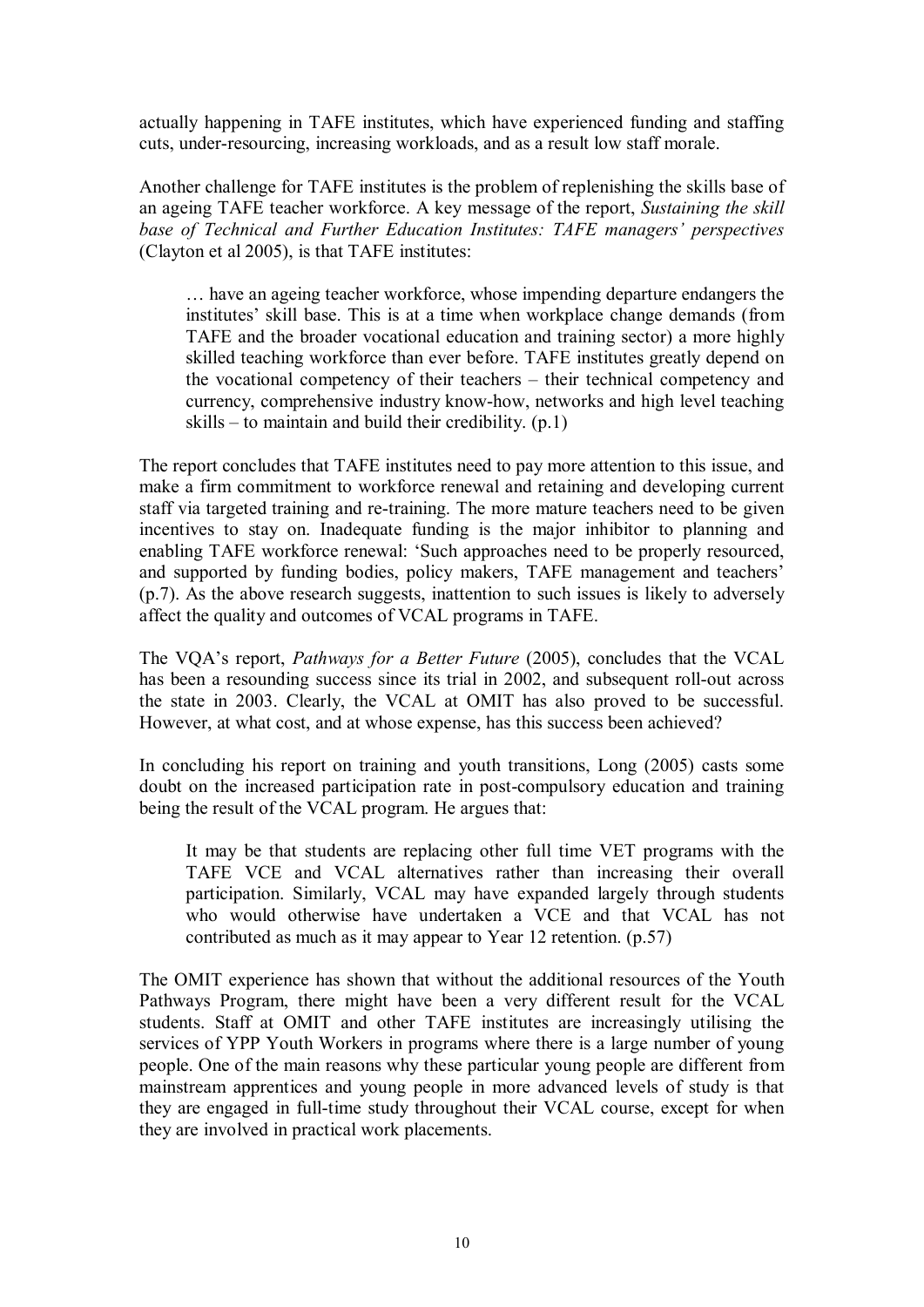Another important reason is that because these young people have the VCAL option, they are not being absorbed into VCE and VET in Schools programs, and therefore constitute a distinct group, identifiable by the 'problems' associated with early school leaving. Many of these students are receiving Centrelink income support, and fees assistance/concessions (another cost to the Institute). Some are from non-English speaking backgrounds, and most have learning difficulties. The support that the YPP workers can give these students is invaluable. This support, added to an adult learning environment where the VCAL students feel more comfortable, and where the learning is relevant to the world of work, are the keys to opening up a world of learning options and career paths to this cohort. While some TAFE staff, like the YPP worker, view the VCAL as a welcome challenge, for most it is a case of weary acceptance.

The impact that the VCAL has had on teachers' work is complex and variable. Most mainstream teachers seem to regard the VCAL as just another change, and even imposition. However, the same teachers always seem to rise to the challenge. Even though they complain about the extra workload, they continue to perform at a level that enables their students to pass successfully and progress to work or further study.

#### **Conclusion**

The perennial issue of adequate funding for VET must be addressed if Australia is to advance teachers' skills and knowledge currency. In response to government policies, TAFE Directors Australia has commissioned several papers to investigate VET funding and costs, all of which have highlighted this as a major issue. The issue has also been raised frequently in other research. Federal and state governments are mandating educational reform, yet seem unwilling to provide adequate funding to enable effective implementation of their reforms by TAFE institutes and staff.

There are major issues of training and re-training teaching staff in TAFE, coupled with workforce sustainability, and stability. Increasing pressure and responsibility are placed on TAFE teachers, who are expected to cope with higher workloads, gain new skills, interact with industry, develop and innovate new training products, understand and learn new pedagogies, respond to increasingly diverse learner needs, and in many cases cope with insecure contract and casual employment, in addition to their own changing life circumstances.

The question of how the introduction of the VCAL in TAFE has affected teachers' work requires further investigation. A major issue that needs to be examined is the extent to which teachers are able to continue coping with the pressures of change when they are apparently so under-resourced, unsupported and lacking in sufficient professional development. Despite the success of the VCAL program, the research discussed above suggests that unless such issues are addressed effectively, future programs to assist early school leavers may be neither openly welcomed nor wearily accepted by TAFE teachers, but rather resented and devalued.

## **References**

Blackburn, J. (1985). Ministerial Review of Postcompulsory Schooling – Report. Melbourne.